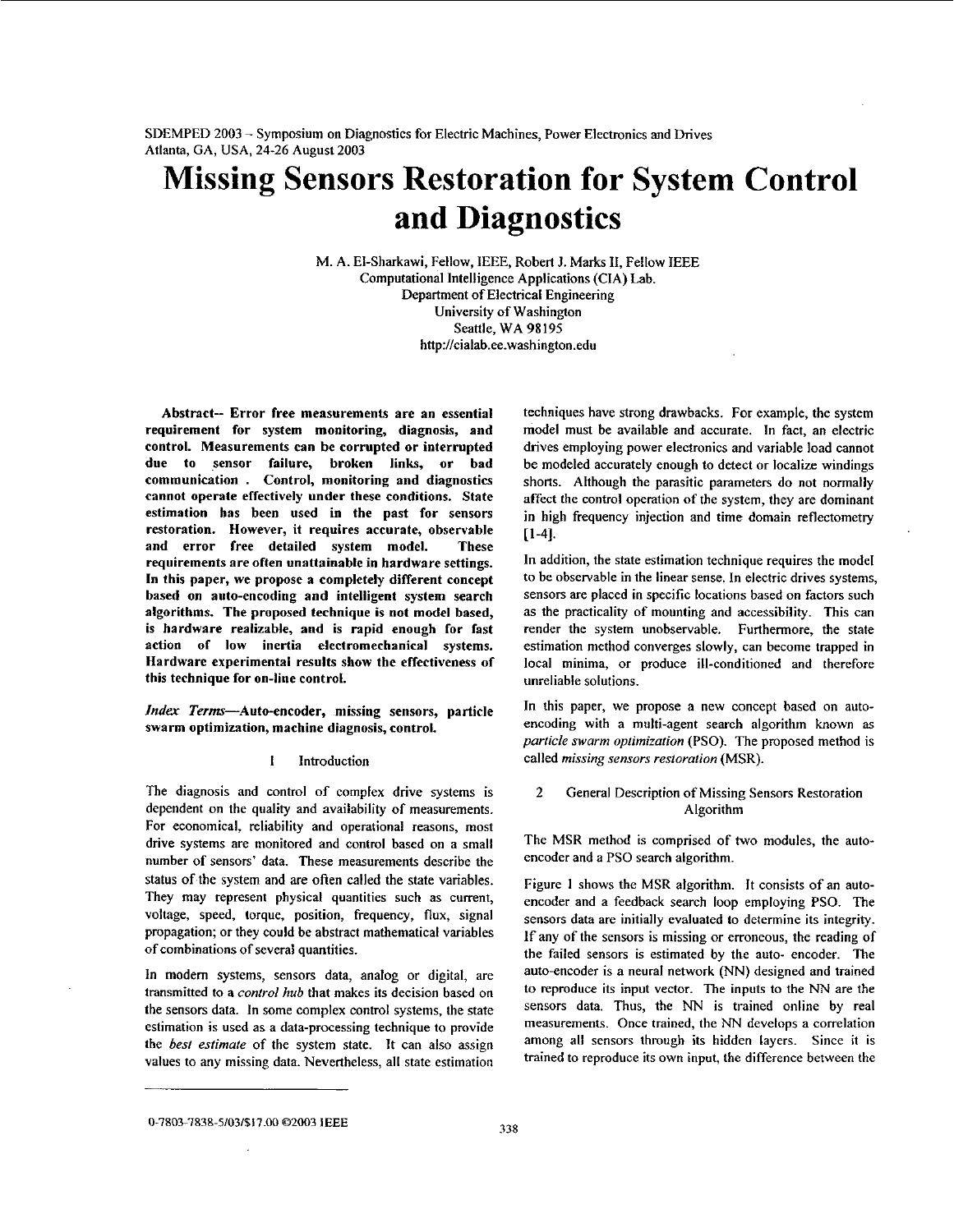input and output of this **NN** is a measure of the encoding accuracy.



**Figure** I: **Missing Sensors Restoration Algorithm** 

When a sensor's data is missing, the output/input of the neural network are not images of each other. An error signal is generated based on the known sensors only. This error signal is used as a fitness signal for the PSO search algorithm. The search algorithm iteratively assigns values to the missing data until all output and inputs of the encoder are matched. The steady state value of the iteration provides the estimates of the missing sensor values.

#### **3** Auto-Encoder

The layered perceptron neural network is known for its capability to reduce the dimensionality of a feature vector without compromising the systems accuracy. This **is** a nonlinear dimensionality reduction that cannot **he** matched by other reduction methods such as the principal-component analysis. Figure 2 shows a schematic of a **NN** structure used to achieve dimensionality reduction.



This neural network has the same numbers of input neurons as output neurons. The number of hidden layer neurons is less than the number of the input or output layer's neurons. During the training process, the vector *Y* is presented simultaneously as the input and the output of the neural network. **In** other words, the neural network is designed to reproduce its own input vector. This is done by means of **an**  attempting to map each input vector onto itself.

I

Afler the neural network is trained, the output of the hidden layer represents the extracted features of the input sensors. Hence, the hidden layer captures the correlations between all input sensors. Since the **NN** is reproducing its own input, it is performing two main operations: reduction and expansion. The reduction is the projection of the input vector onto the smaller dimension hidden layer space. In this process, the interrelationships of all input sensors are characterized through nonlinear combinations of all sensor values. Since the low dimension hidden layer space can reproduce the high dimensional input space through the hidden-to-output layer, the lower dimensional characterization **of** the hidden layer is suficient to reproduce the higher dimensional input.

## 4 Particle Swarm Optimization

PSO is a multi-agent expandable search algorithm used here to construct the missing or unreliable data. **PSO** is an evolutionary techniques developed by Eberhart and Kennedy **15-71.** Unlike other evolutionary computation techniques, such as genetic algorithms and evolutionary strategies, PSO is inspired by social interactions between members of a swarm. **PSO** can **he** described as a group **of** birds searching the operating space for food. The best feeding place is equivalent to the optimal solution from the optimization point of view. Each individual bird is often called a "particle" and represents a solution. Each particle adjusts its motion in the operating space according to its own experience and that of its group members. Through cooperation and competition among potential solutions, particles can often find optima relatively quickly.

The basic operation of the PSO is described in Equations **(I)**  and (2)

$$
\vec{v}(k+1) = w \times \vec{v}(k) + c_1 \times rand(\mathcal{X}(\vec{x}_{\text{SelfBest}}(k) - \vec{x}(k)) \n+ c_2 \times rand(\mathcal{X}(\vec{x}_{\text{GroupBest}}(k) - \vec{x}(k))
$$
\n(1)

$$
\vec{x}(k+1) = \vec{x}(k) + \vec{v}(k) \tag{2}
$$

where  $\vec{x}$  is the solution vector of a single particle (position) and  $\vec{v}$  is the velocity of the particle. *GroupBest* is the best position found among all the particles in the group, which is equivalent to the best experience of the particles as a group. *SelJBesf* is the best point observed by the particle itself, representing its own best experience.  $c_1$  and  $c_2$  are acceleration constants represent the weighting in the directions of the *GroupBesf* and *SelJBesl* [5-71. *rand(* ) represents a uniform random number between **0** and *I.* 

The simplicity of PSO is one of its most powerful features. Equations **(I)** and (2) are simple algebraic functions that are rapidly computed. The testing of a particle's solution is done by checking the solution against the objective of the operation without any need for gradient or higher order terms as with the classical single agent optimization techniques.

In our application, the positions of the particles in the operating space represent the values of the missing sensors. After converging the *GroupBesl* is often the optimal solution.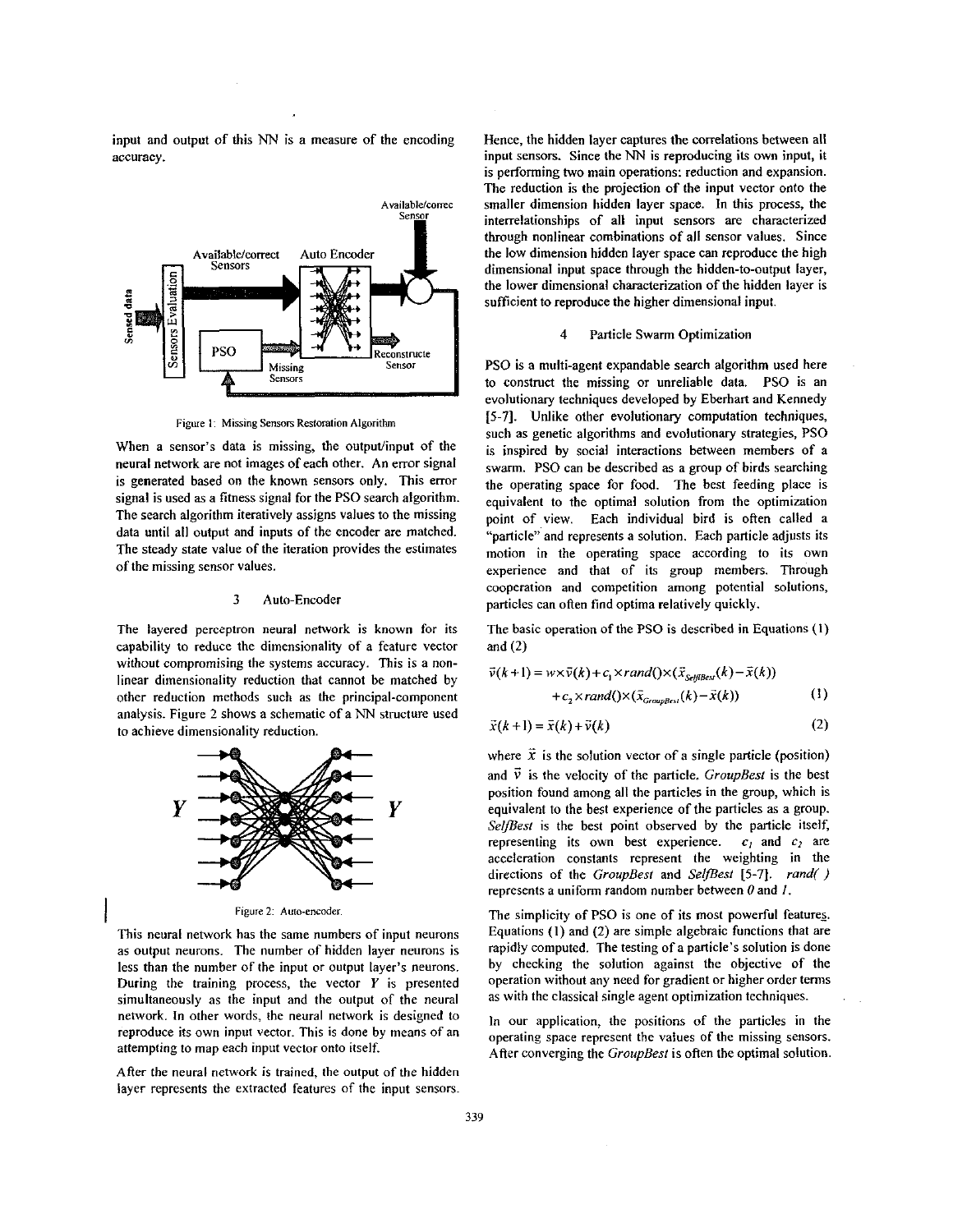# 5 Test System

Figure 3 shows the block diagram of the experimental setup, and Figure 4 shows a photo of the actual setup **[SI.** 

The test system consists of three main components- an electric drive to move a positioning head, an encoder to read the position of the head and a PC to implement the control algorithms. Other components are used to interface the electric machinery with the PC.

The positioning head is mounted on a load plate or stage. The axis along which the positioning head moves on a guide cylinder is the Y-axis. The guide cylinder houses a belt and the pulley system, which couples the positioning head to the motor. The axis along the Y-axis assembly is placed on two parallel guides is the X-axis. The X and Y axes each have a total travel length of 70cm along each axis. In this paper, all experiments were conducted on the X-axis of the setup.



Figure 3: Main components of the lab setup



**Figure 4: Photo of lhe lab sefup.** 

The drive circuit consists of two motors and two servo amplifiers, one for each axis of motion. Direct current brush motors are used to drive the load in each direction. Two identical **251iHz** H-bridge, PWM, DC-DC servo amplifiers drive the motors. A differential analog input is taken from the output of a DIA converter as the torque (current) reference command. The *DIA* converter takes current command input from the PC and outputs current reference command to the servo amplifier.

Two optical linear encoders having a resolution of  $0.5 \mu$  m are fitted on each axis of the stage. They are used to read the position of the head **on** the XY stage. Optical encoders use quadrature-encoding technique to signal the direction and magnitude of motion. The linear encoders are interfaced with the PC via a quadrature-decoding card, through an ISA slot.

#### 6 Sample of Experimental Results

The proposed MSR algorithm was tested by turning off one sensor in the control circuit. The sensor measures the **rms**  voltage across the motor terminals. Other sensors measure current , speed, and reference and cam'er frequencies of the PWM.

Several loading and operating conditions were considered. In each case, the *rms* voltage *of* the motor was identified in less than 10 ms using Pentium 111 processor. Figure 5 shows the error distribution of the MSR algorithm. As seen in these figures, the motor voltage was well restored and the worst case error was less than 6%. Higher accuracy is possible if faster processor is used, and more computational steps are allowed.

Although this case is a simple one-dimensional search problem, it shows how the proposed technique restores the missing information very effectively.



**Figure** *5* **Error dirlnbulion of restored feature** 

## 7 Conclusion

In this paper, we have proposed the combination of an autoencoding with a PSO algorithm as a new method to restore missing sensors data. This technique does not require system models and is fast for on-line applications.

The proposed MSR algorithm was tested on a flexible shaft electric drives system. The initial results are very promising and the technique is being developed for multiple missing features.

## **8** Acknowledgements

This research was supported in part from grants from the National Science Foundation, Micro Encoder Incorporation and the Washington Technology Center.